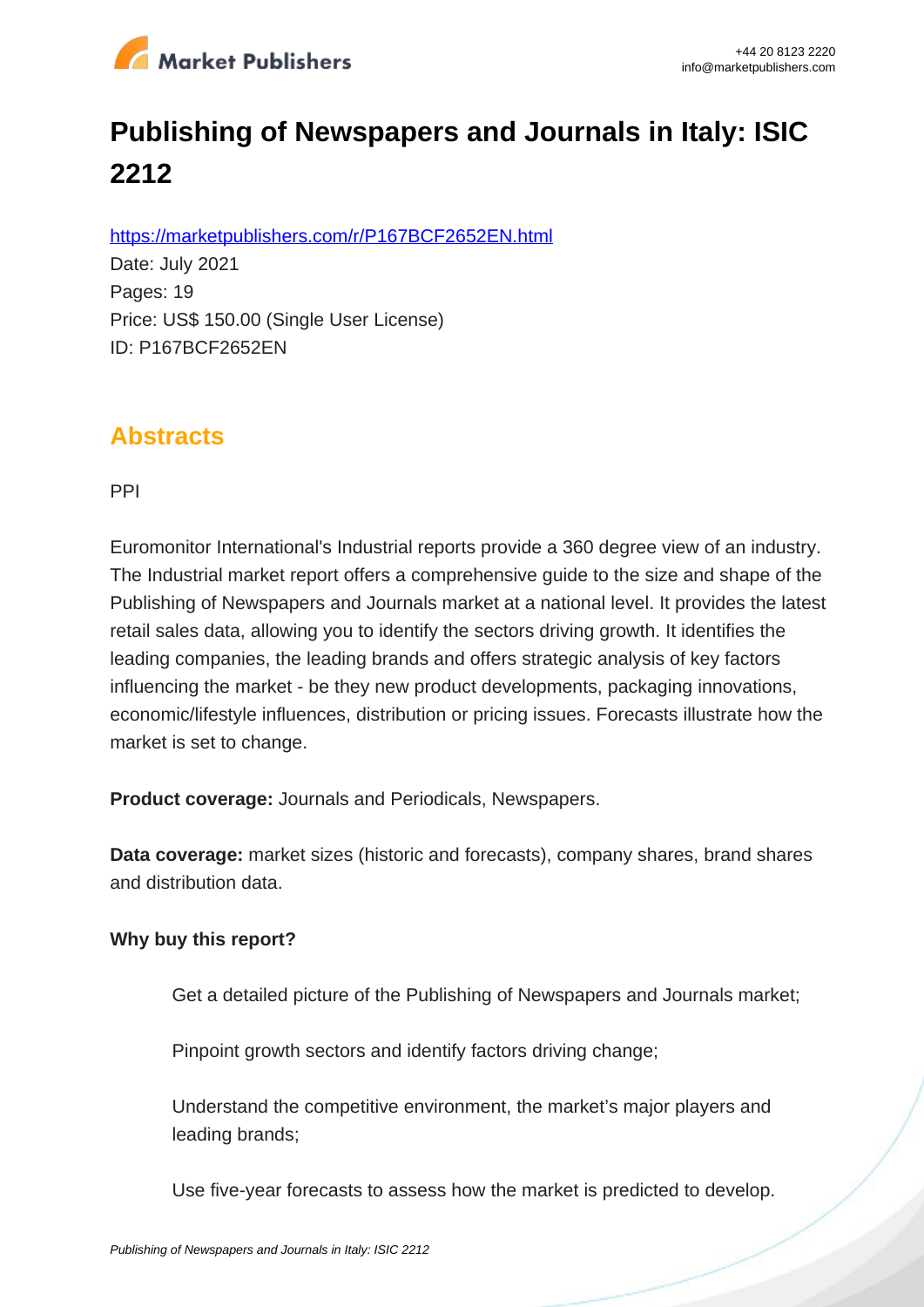

Euromonitor International has over 40 years' experience of publishing market research reports, business reference books and online information systems. With offices in London, Chicago, Singapore, Shanghai, Vilnius, Dubai, Cape Town, Santiago, Sydney, Tokyo and Bangalore and a network of over 800 analysts worldwide, Euromonitor International has a unique capability to develop reliable information resources to help drive informed strategic planning.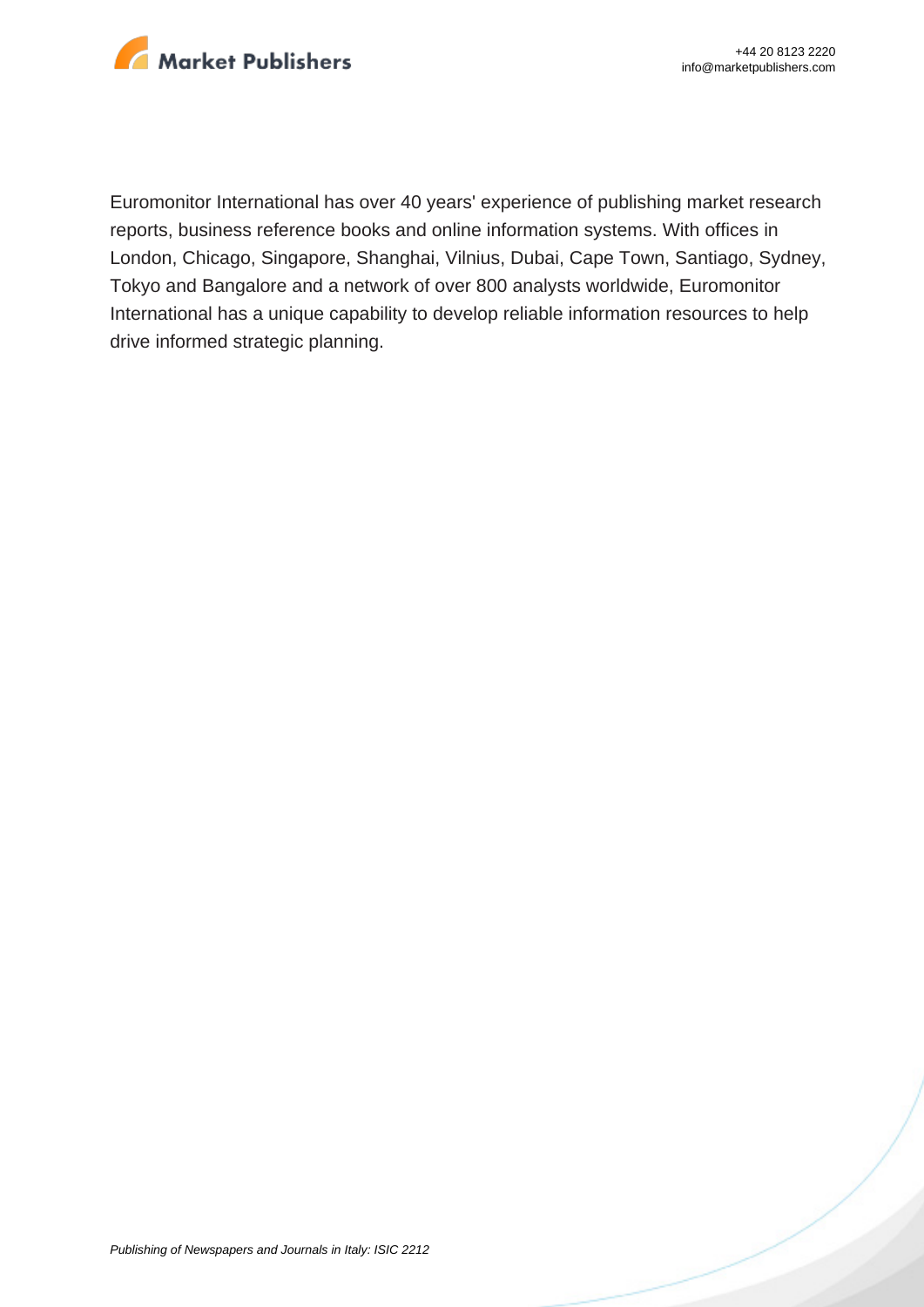

## **Contents**

PUBLISHING OF NEWSPAPERS AND JOURNALS IN ITALY: ISIC 2212 **HEADLINES** INDUSTRY OVERVIEW PRODUCTION SCORECARD Summary 1 Regional Scorecard of Production Pillar 2020 CHART 1 Production Value Regional Comparison 2020 CHART 2 Production Value per Capita Regional Comparison 2020 CHART 3 Production Value Growth Regional Comparison 2015-2025 CHART 4 Future and Absolute Growth of Production Value Regional Comparison 2020-2025 CHART 5 Production Value 2015-2025 CHART 6 Production Value by Category 2015-2020 CHART 7 Production Value by Category 2020-2025 CHART 8 Production Value per Employee 2015-2020 CHART 9 Exports 2015-2020 CHART 10 Exports Regional Comparison 2020 COST STRUCTURE CHART 11 Cost Structure 2015-2020 CHART 12 Profit and Profit Margin 2015-2020 CHART 13 Average Salary 2015-2020 CHART 14 Labour Costs and Employee Productivity Comparison 2015-2020 FIRMOGRAPHICS CHART 15 Number of Companies by Size 2015/2020 CHART 16 Competitive Landscape Structure by Company Size 2015/2020 CHART 17 Top Companies' Ranking 2015-2020 and % of Production Value 2020 MARKET OVERVIEW CONSUMPTION SCORECARD Summary 2 Regional Scorecard of Consumption 2020 CHART 18 Market Size Regional Comparison 2020 CHART 19 Market Size per Capita Regional Comparison 2020 CHART 20 Market Size Growth Regional Comparison 2015-2020 CHART 21 Market Size Absolute and Average Historic Growth Regional Comparison 2015-2020 CHART 22 Market Structure by Buyer 2015-2020 CHART 23 Market Structure 2015-2020 CHART 24 Market Structure by Category 2015-2020 CHART 25 Imports 2015-2020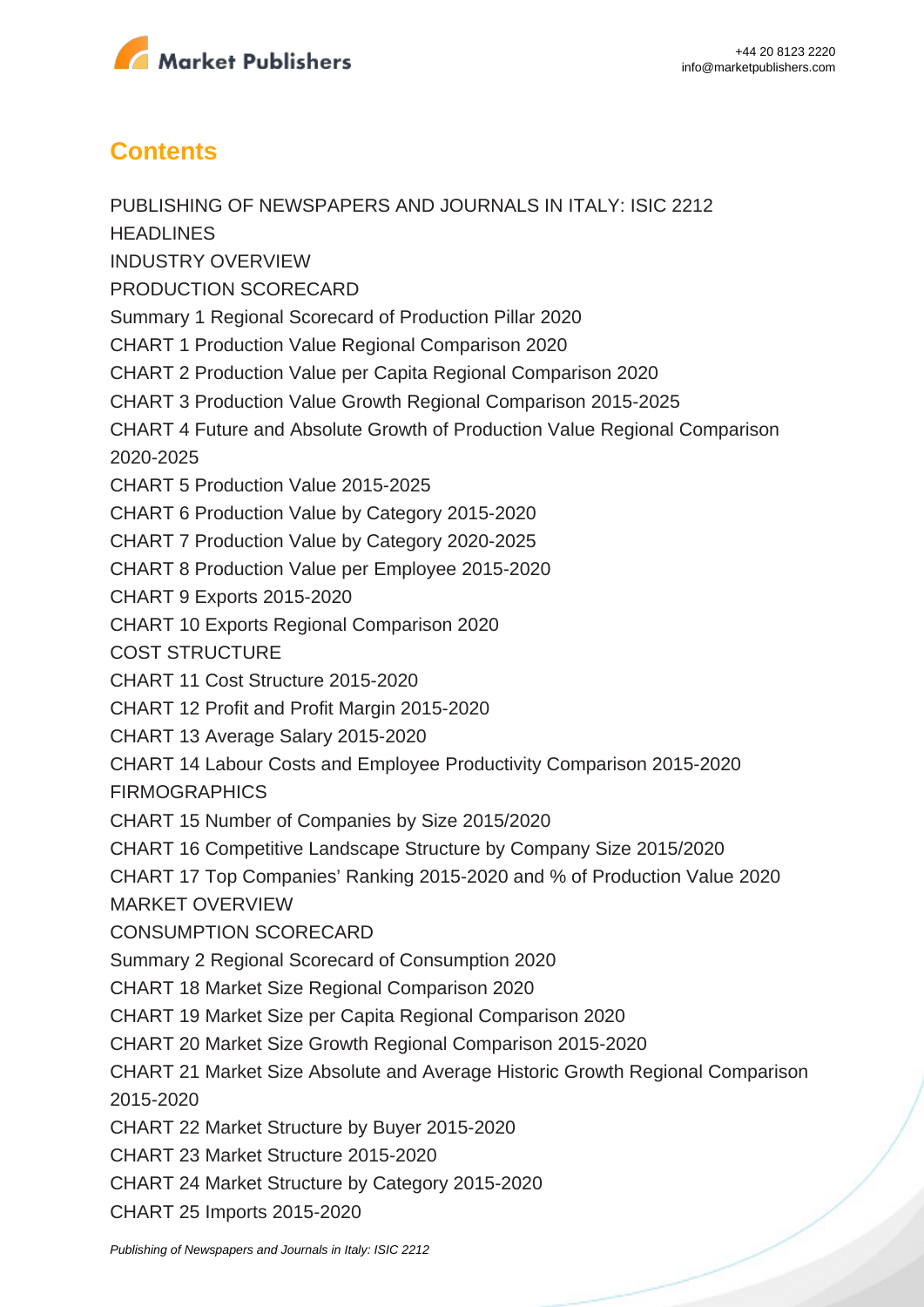

CHART 26 Imports Regional Comparison 2020 ATTRACTIVENESS INDEX CHART 27 Attractiveness Index in Selected Industries 2020 ECONOMIC CONTEXT AND LABOUR MARKET Summary 3 Economic Context and Labour Market 2020